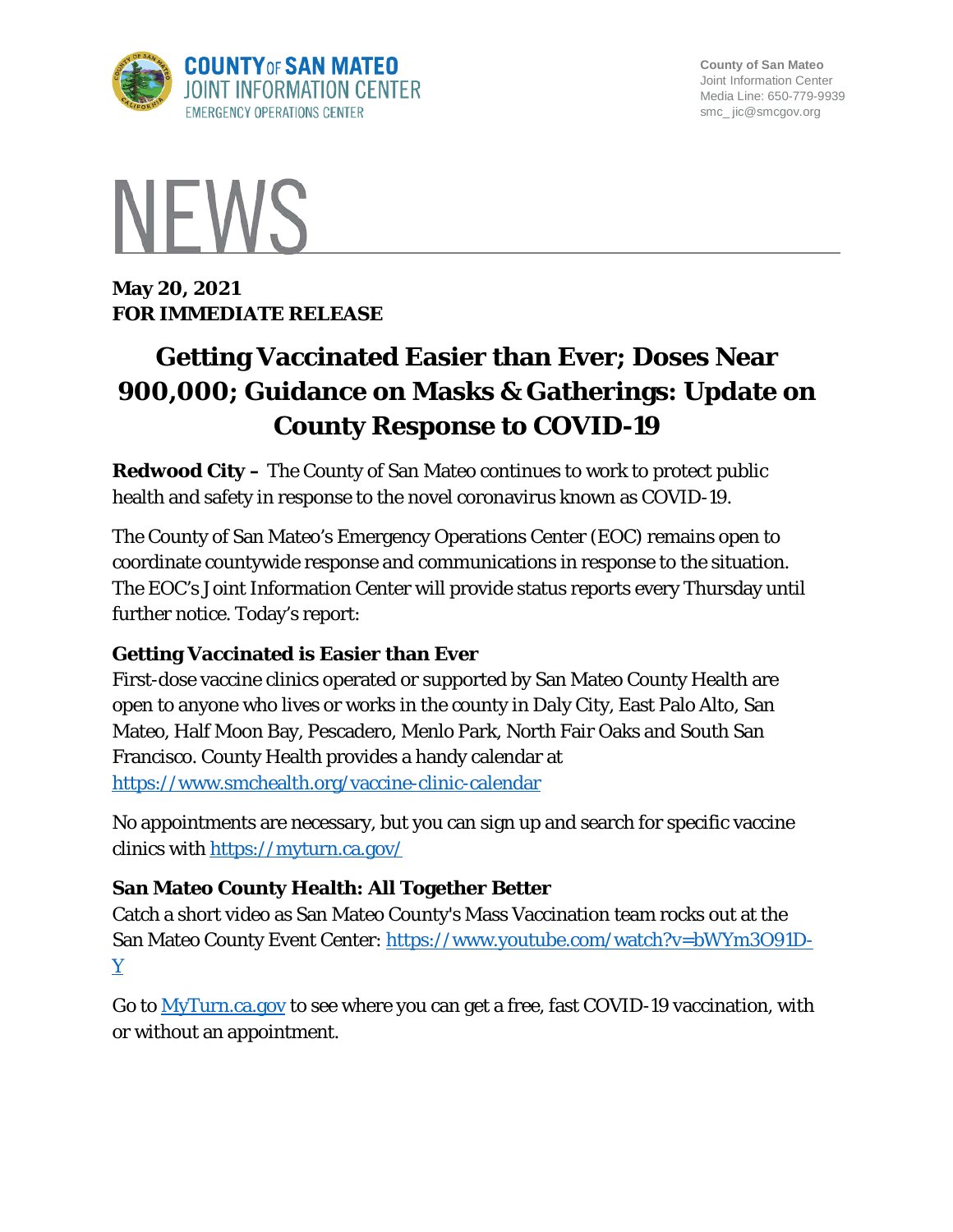## **COVID-19 Testing and Contact Tracing**

Testing remains important so public health officials can track the disease and so those who test positive can receive early care. Testing for COVID-19 is available for everyone who lives or works in San Mateo County regardless of symptoms.

Learn more and make an appointment at<https://www.smcgov.org/testing>

#### **Face Coverings, Gatherings, Travel: The Latest Guidelines**

The County provides the following information to help residents make decisions and follow health and safety guidelines:

- ► Vaccination is the key to continued loosening of restrictions.
- ► Fully vaccinated persons need not wear masks outside except in crowds.
- ► Unvaccinated persons need not wear masks outside except when physical distance can't be maintained.
- ► Masks are required indoors for everyone (except in homes).

►The Yellow Tier allows most businesses to operate at 50% of capacity indoors (or 50 people).

► Travel is still discouraged except for those who are fully vaccinated.

Learn more details at [https://www.smcgov.org/press-release/no-face-coverings](https://www.smcgov.org/press-release/no-face-coverings-required-most-outdoor-settings-fully-vaccinated-people)[required-most-outdoor-settings-fully-vaccinated-people](https://www.smcgov.org/press-release/no-face-coverings-required-most-outdoor-settings-fully-vaccinated-people)

#### **Wild Places and Friendly Spaces: Most County Parks Open**

When visiting San Mateo County Parks, please follow [California COVID-19 safety](https://www.cdph.ca.gov/Programs/CID/DCDC/Pages/COVID-19/guidance-for-face-coverings.aspx)  [guidelines.](https://www.cdph.ca.gov/Programs/CID/DCDC/Pages/COVID-19/guidance-for-face-coverings.aspx)

**Unvaccinated:** Face coverings required outdoors when 6-ft of distance can't be maintained.

**Vaccinated:** Face coverings not required outdoors unless attending a crowded outdoor event.

In compliance with COVID-19 safety guidelines, the Parks main office in Redwood City remains closed until further notice. For assistance please contact the Parks Department by phone at (650) 363-4020 or go to [https://parks.smcgov.org/contact](https://parks.smcgov.org/contact-us)[us](https://parks.smcgov.org/contact-us)

#### **Bay Area Health Officers Support California Face Masking Guidance**

The Association of Bay Area Health Officials, representing 12 Bay Area health officers and their local health jurisdictions, strongly supports the California Department of